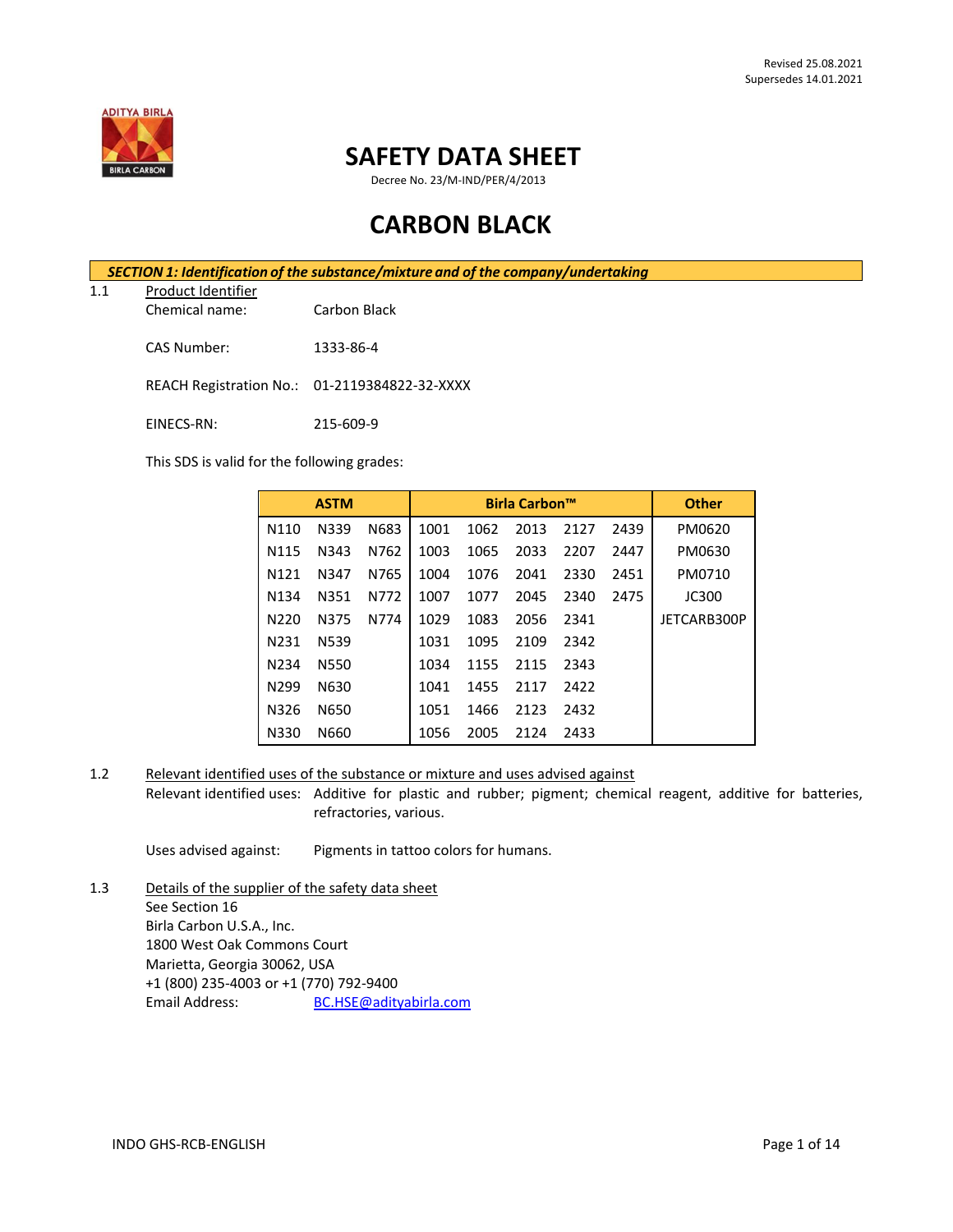## Emergency Telephone Numbers:

| <b>Global Incident Response Hotline</b> |                  |                    |                   |                     |                 |  |
|-----------------------------------------|------------------|--------------------|-------------------|---------------------|-----------------|--|
| Argentina                               | +54 11 5219 8871 | China/Asia Pacific | +86 4001 2035 72  | Americas            | +1 760 476 3961 |  |
| Australia                               | +61 280 363 166  | Korea              | +82 070 4732 5813 | Asia Pacific        | +1 760 476 3960 |  |
| Brazil                                  | +55 11 4349 1907 | Mexico             | +52 55 41696225   | Europe              | +1 760 476 3962 |  |
| Chile                                   | +56 44 8905208   | Peru               | +51 1 708 5593    | Middle East/Africa  | +1 760 476 3959 |  |
| Colombia                                | +57 1 344 1317   | Thailand           | +66 2105 6177     | Non-Region Specific | +1 760 476 3971 |  |
| China                                   | +86 4001 2001 74 | United Kingdom     | +0 800 680 0425   | US & Canada         | +1 866 519 4752 |  |

## *SECTION 2: Hazard(s) Identification*

| 2.1 | Classification of the substance or mixture |                                                                                             |
|-----|--------------------------------------------|---------------------------------------------------------------------------------------------|
|     | GHS: Not a hazardous substance             |                                                                                             |
|     |                                            | European Union: Not a hazardous substance according to Regulation (EC) No. 1272/2008 (CLP). |
| 2.2 | Label elements                             |                                                                                             |
|     | Dictogram:                                 | <b>None</b>                                                                                 |

| <b>FILLURIAIII.</b>             | none |
|---------------------------------|------|
| Signal Word:                    | None |
| Hazard Statement:               | None |
| <b>Precautionary Statement:</b> | None |

## 2.3 Other hazards

This substance is classified as hazardous as a combustible dust by the United States 2012 OSHA Hazard Communication Standard (29 CFR 1910.1200) and the Canadian Hazardous Products Regulation (HPR) 2015. The signal word, hazard statement and precautionary statements in the United States and Canada are: WARNING May form combustible dust concentrations in air. Keep away from all ignition sources including heat, sparks and flame. Prevent dust accumulations to minimize explosion hazard. Do not expose to temperatures above 300°C. Hazardous products of combustion can include carbon monoxide, carbon dioxide, oxides of sulfur, and organic products.

- Eye: May cause reversible mechanical irritation.
- Skin: May cause mechanical irritation, soiling, and drying of skin. No cases of sensitization in humans have been reported.
- Inhalation: Dust may be irritating to the respiratory tract. Provide local exhaust ventilation. See Section 8.
- Ingestion: Adverse health effects are not expected.
- Carcinogenicity: Carbon black is listed by the International Agency for Research on Cancer (IARC) as a Group 2B substance (*possibly carcinogenic to humans).* See Section 11.

| SECTION 3: Composition/information on ingredients |           |             |                               |  |  |  |  |
|---------------------------------------------------|-----------|-------------|-------------------------------|--|--|--|--|
| 3.1                                               | Substance |             |                               |  |  |  |  |
|                                                   | 3.1.1     |             | Carbon Black (amorphous) 100% |  |  |  |  |
|                                                   | 3.1.2     | CAS Number: | 1333-86-4                     |  |  |  |  |
|                                                   | 3.1.3     | EINECS-RN:  | 215-609-9                     |  |  |  |  |

#### *SECTION 4: First-aid measures*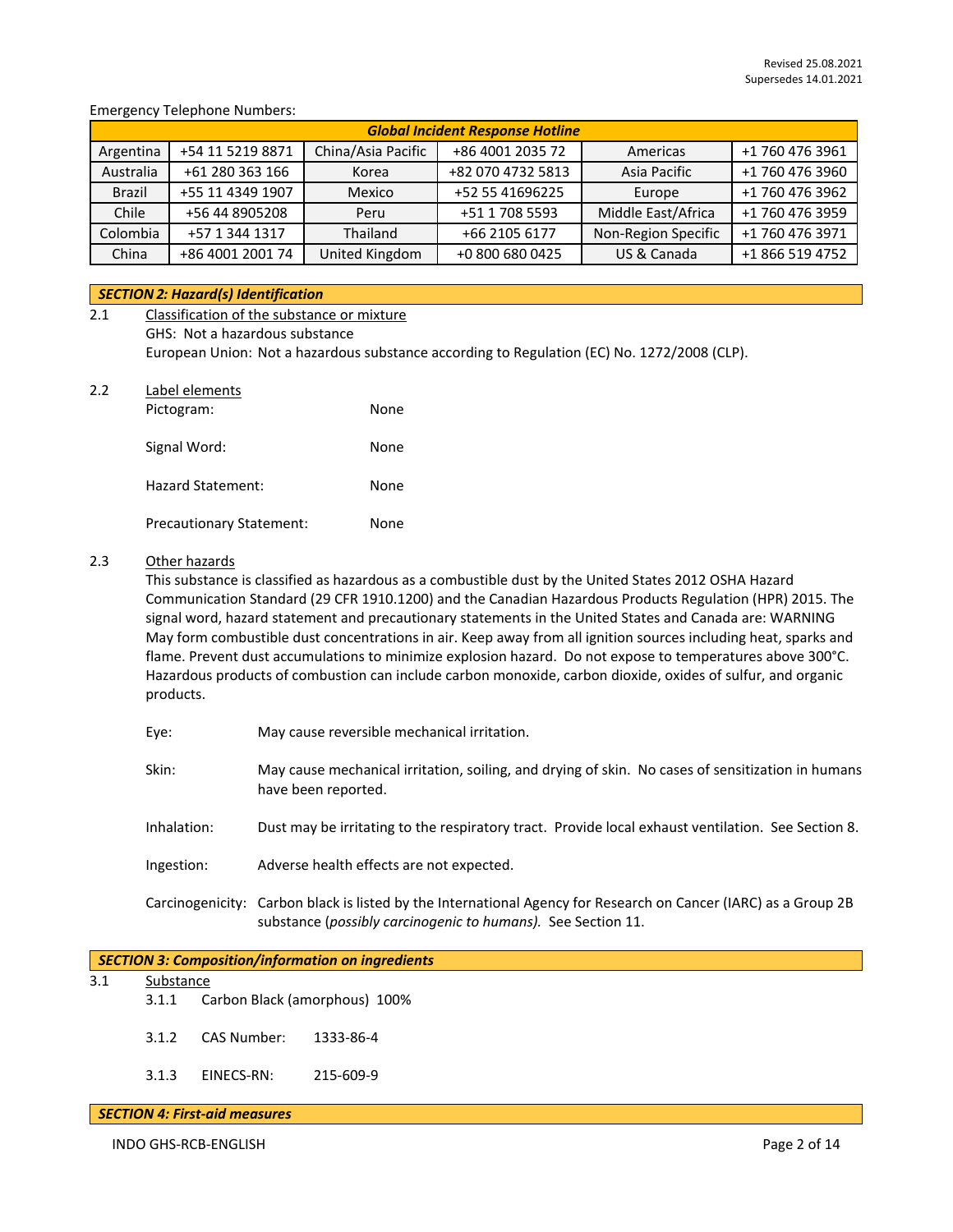#### 4.1 Description of first-aid measures

*SECTION 5: Fire-fighting measures*

- Inhalation: Take affected persons into fresh air. If necessary, restore normal breathing through standard first aid measures.
- Skin: Wash skin with mild soap and water. If symptoms persist, seek medical attention.
- Eye: Rinse eyes thoroughly with large volumes of water keeping eyelids open. If symptoms develop, seek medical attention.
- Ingestion: Do not induce vomiting. If conscious, give several glasses of water. Never give anything by mouth to an unconscious person.
- 4.2 Most important symptoms, both acute and delayed Symptoms: Irritating to the eyes and respiratory tract if exposed above the occupational exposure limits. See Section 2.
- 4.3 Indication of any immediate medical attention and special treatment needed Note to physicians: Treat symptomatically

5.1 Extinguishing media Suitable extinguishing media: Use foam, carbon dioxide  $(CO<sub>2</sub>)$ , dry chemical, or water fog. A fog spray is recommended if water is used. Unsuitable extinguishing media: Do not use high pressure media which could cause the formation of a potentially explosible dust-air mixture. 5.2 Special hazards arising from the substance or mixture Special hazards arising from the chemical: It may not be obvious that carbon black is burning unless the material

is stirred and sparks are apparent. Carbon black that has been on fire should be closely observed for at least 48 hours to ensure no smoldering material is present.

Hazardous Combustion Products: Carbon monoxide (CO), carbon dioxide (CO<sub>2</sub>), and oxides of sulfur.

5.3 Advice for fire fighters

Special protective equipment for fire-fighters: Wear full protective firefighting gear, including selfcontained breathing apparatus (SCBA). Wet carbon black produces very slipper walking surfaces.

|     | <b>SECTION 6: Accidental release measures</b>                       |                                                                                                                                                                                                                                                |
|-----|---------------------------------------------------------------------|------------------------------------------------------------------------------------------------------------------------------------------------------------------------------------------------------------------------------------------------|
| 6.1 | Personal precautions, protective equipment and emergency procedures |                                                                                                                                                                                                                                                |
|     | Personal precautions:                                               | Wet carbon black produces slippery walking surfaces. Avoid dust formation. Wear<br>appropriate personal protective equipment and respiratory protection. See Section 8.                                                                        |
|     | For emergency responders:                                           | Use personal protective equipment recommended in section 8.                                                                                                                                                                                    |
| 6.2 | <b>Environmental precautions</b>                                    |                                                                                                                                                                                                                                                |
|     | Environmental precautions:                                          | Carbon black poses no significant environmental hazards. Contain spilled<br>product on land, if possible. As a matter of good practice, minimize<br>contamination of sewage water, soil, groundwater, drainage systems, or<br>bodies of water. |

INDO GHS-RCB-ENGLISH Page 3 of 14 6.3 Methods and materials for containment and cleaning up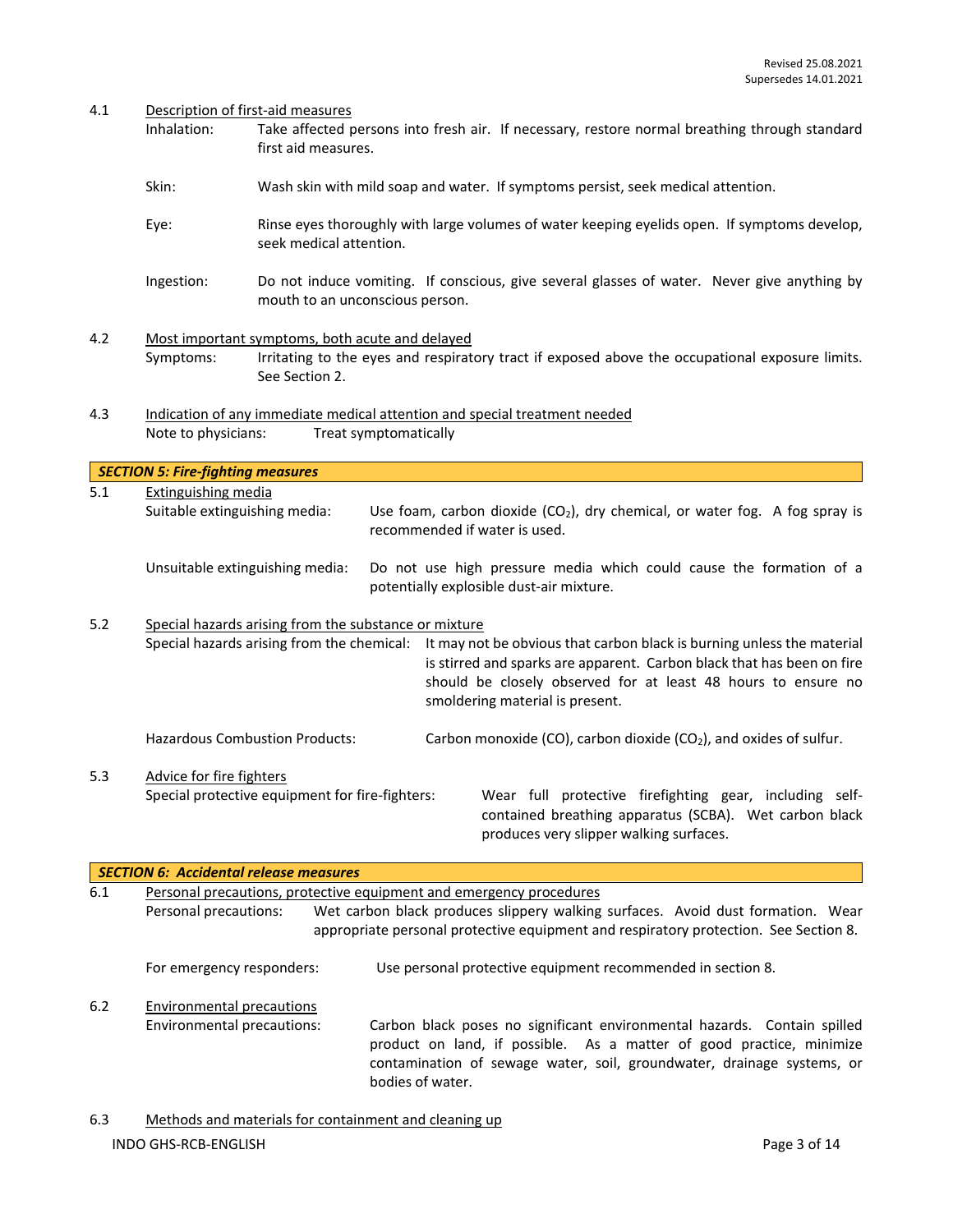|     | Methods for containment:                                    | Prevent further leakage or spillage if safe to do so.                                                                                                                                                                                                                                                                                                                                                                                                                                                                                                                                                                                                                              |  |  |
|-----|-------------------------------------------------------------|------------------------------------------------------------------------------------------------------------------------------------------------------------------------------------------------------------------------------------------------------------------------------------------------------------------------------------------------------------------------------------------------------------------------------------------------------------------------------------------------------------------------------------------------------------------------------------------------------------------------------------------------------------------------------------|--|--|
|     | Methods for cleaning up:                                    | Small spills should be vacuumed when possible. Dry sweeping is not<br>recommended. A vacuum equipped with high efficiency particulate air (HEPA)<br>filtration is recommended. If necessary, light water spray will reduce dust for<br>dry sweeping. Large spills may be shoveled into containers. See Section 13.                                                                                                                                                                                                                                                                                                                                                                 |  |  |
| 6.4 | Reference to other sections<br>Reference to other sections: | See section 8. See section 13.                                                                                                                                                                                                                                                                                                                                                                                                                                                                                                                                                                                                                                                     |  |  |
|     |                                                             |                                                                                                                                                                                                                                                                                                                                                                                                                                                                                                                                                                                                                                                                                    |  |  |
|     | <b>SECTION 7: Handling and storage</b>                      |                                                                                                                                                                                                                                                                                                                                                                                                                                                                                                                                                                                                                                                                                    |  |  |
| 7.1 | <b>Precautions for safe handling</b>                        |                                                                                                                                                                                                                                                                                                                                                                                                                                                                                                                                                                                                                                                                                    |  |  |
|     |                                                             | Advice on safe handling: Avoid dust formation. Do not breathe dust. Provide appropriate local exhaust to<br>minimize dust formation. Do not use compressed air.                                                                                                                                                                                                                                                                                                                                                                                                                                                                                                                    |  |  |
|     |                                                             | Take precautionary measures against static discharges. Provide adequate precautions,<br>such as electrical grounding and bonding, or inert atmospheres. Grounding of<br>equipment and conveying systems may be required under certain conditions. Safe work<br>practices include the elimination of potential ignition sources in proximity to carbon<br>black dust; good housekeeping to avoid accumulations of dust on all surfaces;<br>appropriate exhaust ventilation design and maintenance to control airborne dust levels<br>to below the applicable occupational exposure limit. If hot work is required, the<br>immediate work area must be cleared of carbon black dust. |  |  |
|     | General hygiene considerations:                             | Handle in accordance with good industrial hygiene and safety practices.                                                                                                                                                                                                                                                                                                                                                                                                                                                                                                                                                                                                            |  |  |
| 7.2 |                                                             | Conditions for safe storage, including any incompatibilities                                                                                                                                                                                                                                                                                                                                                                                                                                                                                                                                                                                                                       |  |  |
|     | Storage conditions:                                         | Keep in a dry, cool, and well-ventilated location. Store away from heat, ignition sources,<br>and strong oxidizers.                                                                                                                                                                                                                                                                                                                                                                                                                                                                                                                                                                |  |  |
|     |                                                             | Carbon black is not classifiable as a Division 4.2 self-heating substance under the UN<br>test criteria. However, current UN criteria for determining if a substance is self-heating<br>is volume dependent. This classification may not be appropriate for large volume<br>storage container.                                                                                                                                                                                                                                                                                                                                                                                     |  |  |
|     |                                                             | Before entering vessels and confined spaces containing carbon black, test for adequate<br>oxygen, flammable gases and potential toxic air contaminants. Do not allow dust to<br>accumulate on surfaces.                                                                                                                                                                                                                                                                                                                                                                                                                                                                            |  |  |
|     | Incompatible materials:                                     | Strong oxidizers.                                                                                                                                                                                                                                                                                                                                                                                                                                                                                                                                                                                                                                                                  |  |  |
| 7.3 | Specific end use(s)                                         |                                                                                                                                                                                                                                                                                                                                                                                                                                                                                                                                                                                                                                                                                    |  |  |
|     | <b>Risk Management Measures:</b>                            | Per Article 14.4 of the REACH Regulation, no exposure scenario has been<br>developed as the substance is not hazardous.                                                                                                                                                                                                                                                                                                                                                                                                                                                                                                                                                            |  |  |
|     | <b>SECTION 8: Exposure controls/personal protection</b>     |                                                                                                                                                                                                                                                                                                                                                                                                                                                                                                                                                                                                                                                                                    |  |  |
| 8.1 | Control parameters                                          |                                                                                                                                                                                                                                                                                                                                                                                                                                                                                                                                                                                                                                                                                    |  |  |
|     | Exposure guidelines:                                        | Representative occupational exposure limits currently available for carbon black (CAS<br>number: 1333-86-4). Country listing is not all inclusive.                                                                                                                                                                                                                                                                                                                                                                                                                                                                                                                                 |  |  |
|     | Country                                                     | Concentration, mg/m3                                                                                                                                                                                                                                                                                                                                                                                                                                                                                                                                                                                                                                                               |  |  |
|     | Argentina                                                   | 3.5, TWA                                                                                                                                                                                                                                                                                                                                                                                                                                                                                                                                                                                                                                                                           |  |  |
|     | Australia                                                   | 3.0, TWA, inhalable                                                                                                                                                                                                                                                                                                                                                                                                                                                                                                                                                                                                                                                                |  |  |
|     | Belgium                                                     | 3.6, TWA                                                                                                                                                                                                                                                                                                                                                                                                                                                                                                                                                                                                                                                                           |  |  |
|     | Brazil                                                      | 3.5, TWA                                                                                                                                                                                                                                                                                                                                                                                                                                                                                                                                                                                                                                                                           |  |  |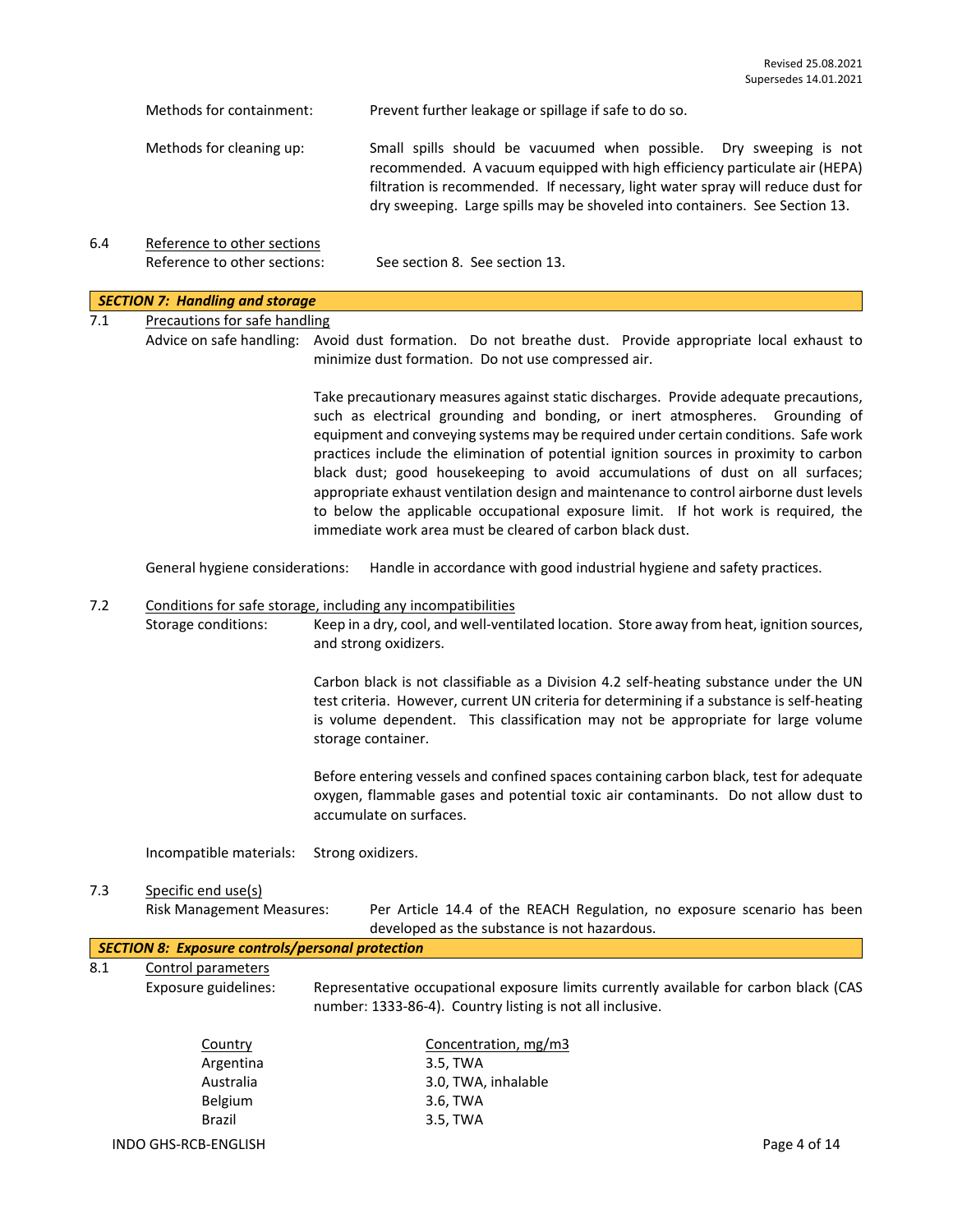| Canada (Ontario)     | 3.0 TWA, inhalable                                      |
|----------------------|---------------------------------------------------------|
| China                | 4.0, TWA 8.0, TWA, STEL (15 min)                        |
| Colombia             | 3.0, TWA, inhalable                                     |
| Czech Republic       | 2.0, TWA                                                |
| Egypt                | 3.5, TWA                                                |
| Finland              | 3.5, TWA; 7.0, STEL                                     |
| France – INRS        | 3.5, TWA/VME inhalable                                  |
| Germany - BeKGS527   | 0.5, TWA, respirable; 2.0, TWA, inhalable (DNEL values) |
| Hong Kong            | 3.5, TWA                                                |
| Indonesia            | 3.5, TWA/NABs                                           |
| Ireland              | 3.5, TWA; 7.0, STEL                                     |
| Italy                | 3.5, TWA, inhalable                                     |
| Japan - MHLW         | 3.0                                                     |
| Japan – SOH          | 4.0, TWA; 1.0, TWA, respirable                          |
| Korea                | 3.5, TWA                                                |
| Malaysia             | 3.5, TWA                                                |
| Mexico               | 3.5, TWA                                                |
| Russia               | 4.0. TWA                                                |
| Spain                | 3.5, TWA (VLA-ED)                                       |
| Sweden               | 3.0, TWA                                                |
| United Kingdom       | 3.5, TWA, inhalable; 7.0, STEL, inhalable               |
| <b>EU REACH DNEL</b> | 2.0, TWA, inhalable; 0.5, TWA respirable                |
| <b>United States</b> | 3.5, TWA, OSHA-PEL                                      |
|                      | 3.0, TWA, ACGIH-TLV®, inhalable                         |
|                      | 3.5, TWA, NIOSH-REL                                     |

\*Please consult the current version of the standard or regulation that may apply to your operations.

| ACGIH® | American Conference of Governmental Industrial Hygienists         |
|--------|-------------------------------------------------------------------|
| mg/m3  | milligrams per cubic meter                                        |
| DNEL   | Derived no-effect level                                           |
| NIOSH  | National Institute for Occupational Safety and Health             |
| OSHA   | Occupational Safety and Health Administration                     |
| PEL    | permissible exposure limit                                        |
| REL    | recommended exposure limit                                        |
| STEL   | short-term exposure limit                                         |
| TLV    | threshold limit value                                             |
| TWA    | time weighted average, eight (8) hours unless otherwise specified |

Predicted No Effect Concentration: Not applicable

## 8.2 Exposure controls

Engineering controls: Use process enclosures and/or exhaust ventilation to keep airborne dust concentrations below the occupational exposure limit.

#### Personal Protective Equipment (PPE)

Respiratory: Approved air purifying respirator (APR) should be used where airborne dust concentrations are expected to exceed occupational exposure limits. Use a positivepressure, air supplied respirator if there is any potential for uncontrolled release, exposure levels are not known, or in circumstances where APRs may not provide adequate protection.

> When respiratory protection is required to minimize exposures to carbon black, programs should follow the requirements of the appropriate governing body for the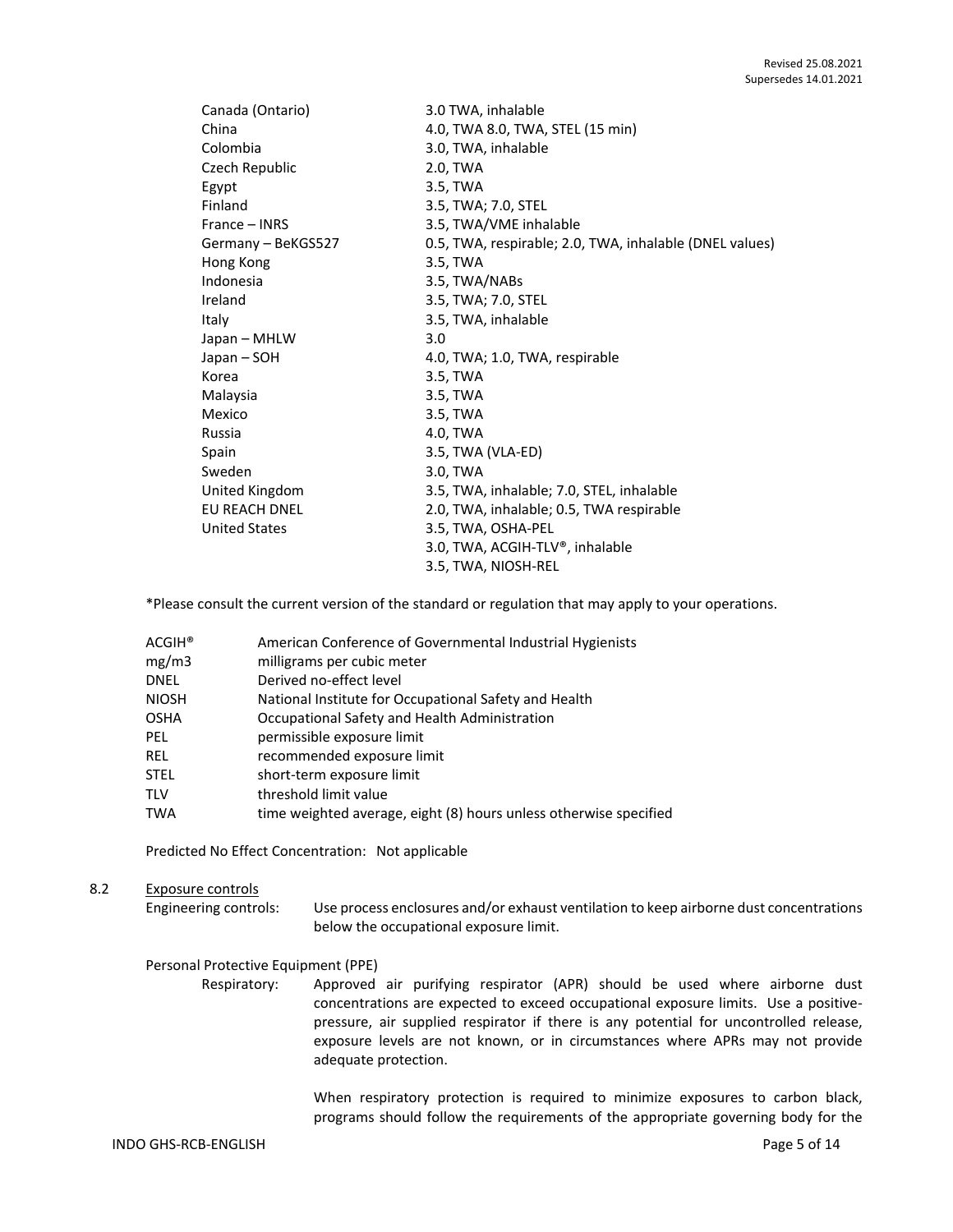country, province or state. Selected references to respiratory protection standards are provided below:

- OSHA 29CFR1910.134, Respiratory Protection
- CR592 Guidelines for Selection and Use of Respiratory Protective Devices (CEN)
- German/European Standard DIN/EN 143, Respiratory Protective Devices for Dusty Materials (CEN)

| Hand protection:     | Wear protective gloves. Use a barrier cream. Wash hands and skin with mild<br>soap and water.                             |
|----------------------|---------------------------------------------------------------------------------------------------------------------------|
| Eye/face protection: | Wear safety glasses or goggles.                                                                                           |
| Skin protection:     | Wear general protective clothing to minimize skin contact. Wash clothing<br>daily. Work clothes should not be taken home. |

Other: Emergency eyewash and safety showers should be in close proximity. Wash hands and face thoroughly with mild soap before eating or drinking.

|     | <b>SECTION 9: Physical and chemical properties</b>    |                                                       |  |  |  |
|-----|-------------------------------------------------------|-------------------------------------------------------|--|--|--|
| 9.1 | Information on basic physical and chemical properties |                                                       |  |  |  |
|     | Appearance:                                           | powder or pellet                                      |  |  |  |
|     | Color:                                                | black                                                 |  |  |  |
|     | Odor:                                                 | odorless                                              |  |  |  |
|     | Odor threshold:                                       | not applicable                                        |  |  |  |
|     | Melting point/freezing point:                         | not applicable                                        |  |  |  |
|     | Boiling point/range:                                  | not applicable                                        |  |  |  |
|     | Vapor pressure:                                       | not applicable                                        |  |  |  |
|     | Vapor Density:                                        | not applicable                                        |  |  |  |
|     | Oxidizing properties:                                 | not applicable                                        |  |  |  |
|     | Flash Point:                                          | not applicable                                        |  |  |  |
|     | Flammability:                                         | not flammable                                         |  |  |  |
|     | <b>Explosive properties:</b>                          | Dust may form explosible mixture in air               |  |  |  |
|     | Explosion limits (air):                               |                                                       |  |  |  |
|     | Upper:                                                | not available                                         |  |  |  |
|     | Lower:                                                | 50 $g/m^3$ (dust)                                     |  |  |  |
|     | Evaporation rate:                                     | not applicable                                        |  |  |  |
|     | Density: (20°C):                                      | $1.7 - 1.9$ g/cm <sup>3</sup>                         |  |  |  |
|     | Bulk density:                                         | 1.25-40 lb/ft <sup>3</sup> , 20-640 kg/m <sup>3</sup> |  |  |  |
|     | Pellets:                                              | 200-680 kg/m <sup>3</sup>                             |  |  |  |
|     | Powder (fluffy):                                      | 20-380 kg/m <sup>3</sup>                              |  |  |  |
|     | Solubility (in Water):                                | insoluble                                             |  |  |  |
|     | pH value: (ASTM 1512):                                | 4-11 [50 g/l water, 68ºF (20ºC)]                      |  |  |  |
|     | Partition coefficient (n-octanol/water):              | not applicable                                        |  |  |  |
|     | Viscosity:                                            | not applicable                                        |  |  |  |
|     | Decomposition temperature:                            | not applicable                                        |  |  |  |
|     | Auto-ignition temperature:                            | $>140$ <sup>o</sup> C                                 |  |  |  |
|     | Minimum Ignition temperature:                         | >500ºC (BAM Furnace)(VDI 2263)                        |  |  |  |
|     |                                                       | >315ºC (Godberg-Greenwald Furnace)(VDI 2263)          |  |  |  |
|     | Minimum ignition energy:                              | >10,000 mJ (VDI 2263)                                 |  |  |  |
|     | Ignition energy:                                      | not available                                         |  |  |  |
|     | Maximum absolute explosion pressure:                  | 10 bar (VDI 2263)                                     |  |  |  |
|     | INDO GHS-RCB-ENGLISH                                  | Page 6 of 14                                          |  |  |  |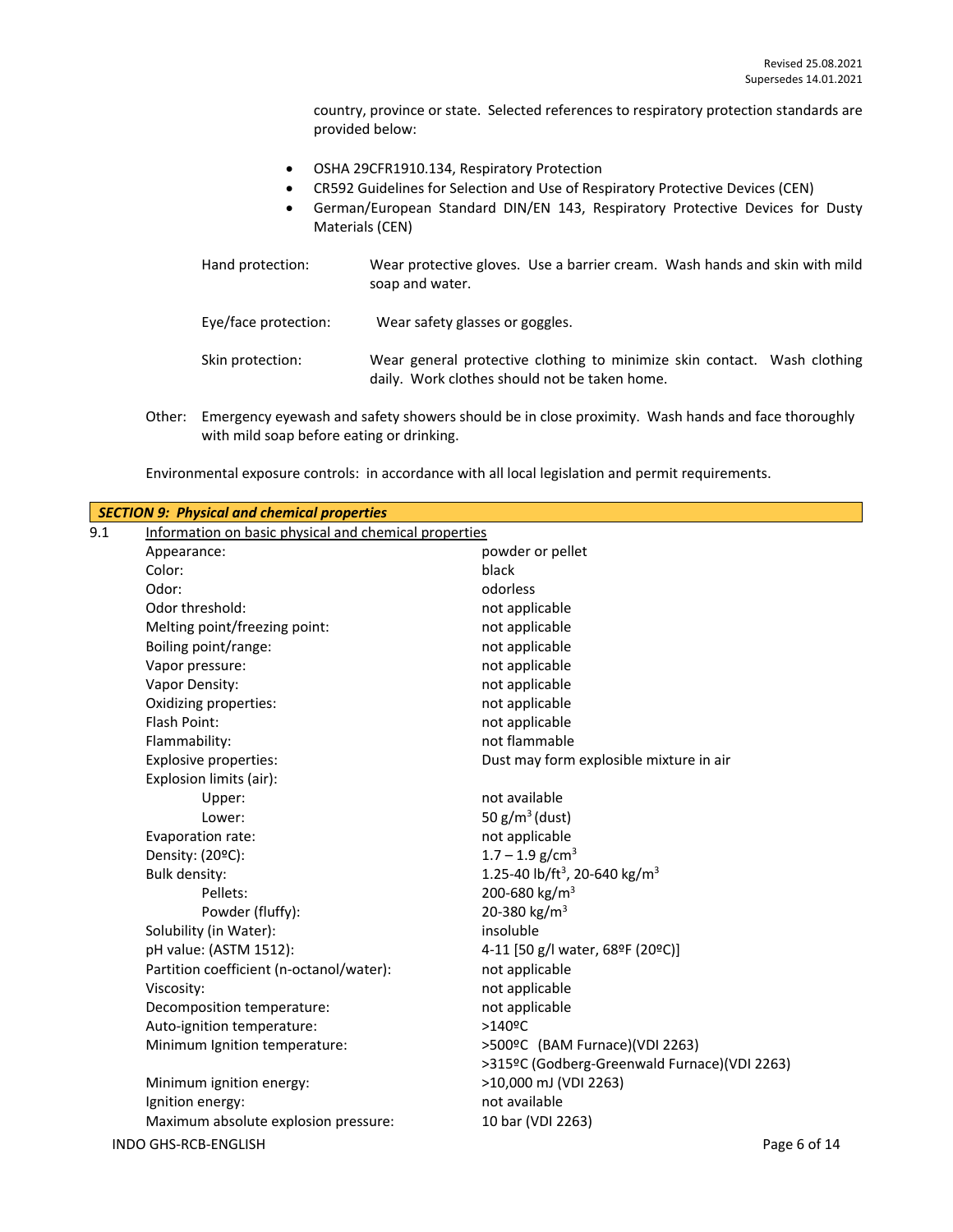Kst Value: not available Dust explosion classification: ST1<br>Decomposition temperature: ST1<br>not applicable Decomposition temperature:

Maximum rate of pressure rise: 30-400 bar/sec (VDI 2263 and ASTM E1226-88)<br>Burn Velocity: 30 and ASTM E1226-88) > 45 seconds (not classified as "highly flammab > 45 seconds (not classified as "highly flammable" or "easily ignitable")

9.2 Other information Not available

| <b>SECTION 10: Stability and reactivity</b> |                                                                   |                                                                                                                                                                                                                                       |
|---------------------------------------------|-------------------------------------------------------------------|---------------------------------------------------------------------------------------------------------------------------------------------------------------------------------------------------------------------------------------|
| 10.1                                        | Reactivity<br>Reactivity:                                         | May react exothermically upon contact with strong oxidizers.                                                                                                                                                                          |
| 10.2                                        | Chemical stability<br>Stability:                                  | Stable under normal ambient conditions.                                                                                                                                                                                               |
|                                             | <b>Explosion data</b><br>Sensitivity to mechanical impact:        | Not sensitive to mechanical impact                                                                                                                                                                                                    |
|                                             | Sensitivity to static discharge:                                  | Dust may form explosible mixture in air. Avoid dust formation. Do not create<br>a dust cloud. Take precautionary measures against static discharges. Ensure<br>all equipment is earthed/grounded before beginning transfer operation. |
| 10.3                                        | Possibility of hazardous reactions<br>Hazardous polymerization:   | Does not occur.                                                                                                                                                                                                                       |
|                                             | Possibility of hazardous reactions: None under normal conditions. |                                                                                                                                                                                                                                       |
| 10.4                                        | Conditions to avoid<br>Conditions to avoid:                       | Avoid high temperatures >400°C (>752°F) and sources of ignition.                                                                                                                                                                      |
| 10.5                                        | Incompatible materials<br>Incompatible materials:                 | Strong oxidizers.                                                                                                                                                                                                                     |
| 10.6                                        | Hazardous decomposition products                                  | Hazardous decomposition products: Carbon monoxide, carbon dioxide, organic products of combustion, oxides of<br>sulfur.                                                                                                               |
|                                             | <b>SECTION 11: Toxicological information</b>                      |                                                                                                                                                                                                                                       |

|      | <u>32011011 221 TUMBURUGIUMI IIIJUHIIGHUIT</u> |                                                                                                                                                                  |              |
|------|------------------------------------------------|------------------------------------------------------------------------------------------------------------------------------------------------------------------|--------------|
| 11.1 | Information on toxicological effects           |                                                                                                                                                                  |              |
|      | <b>Acute Toxicity:</b>                         |                                                                                                                                                                  |              |
|      | Oral LD50:                                     | $LD_{50}$ (rat) > 8000 mg/kg. (Equivalent to OECD TG 401)                                                                                                        |              |
|      | Inhalation LD50:                               | No data available                                                                                                                                                |              |
|      | Dermal LD50:                                   | No data available                                                                                                                                                |              |
|      | <b>Skin corrosion/irritation:</b>              | Rabbit: not irritating. (Equivalent to OECD TG 404)<br>Edema = $0$ (max. attainable irritation score: 4)<br>Erythema = $0$ (max. attainable irritation score: 4) |              |
|      |                                                | Assessment: Not irritating to skin.                                                                                                                              |              |
|      | Serious eye damage/irritation:                 | Rabbit: not irritating. (OECD TG 405)                                                                                                                            |              |
|      | INDO GHS-RCB-ENGLISH                           |                                                                                                                                                                  | Page 7 of 14 |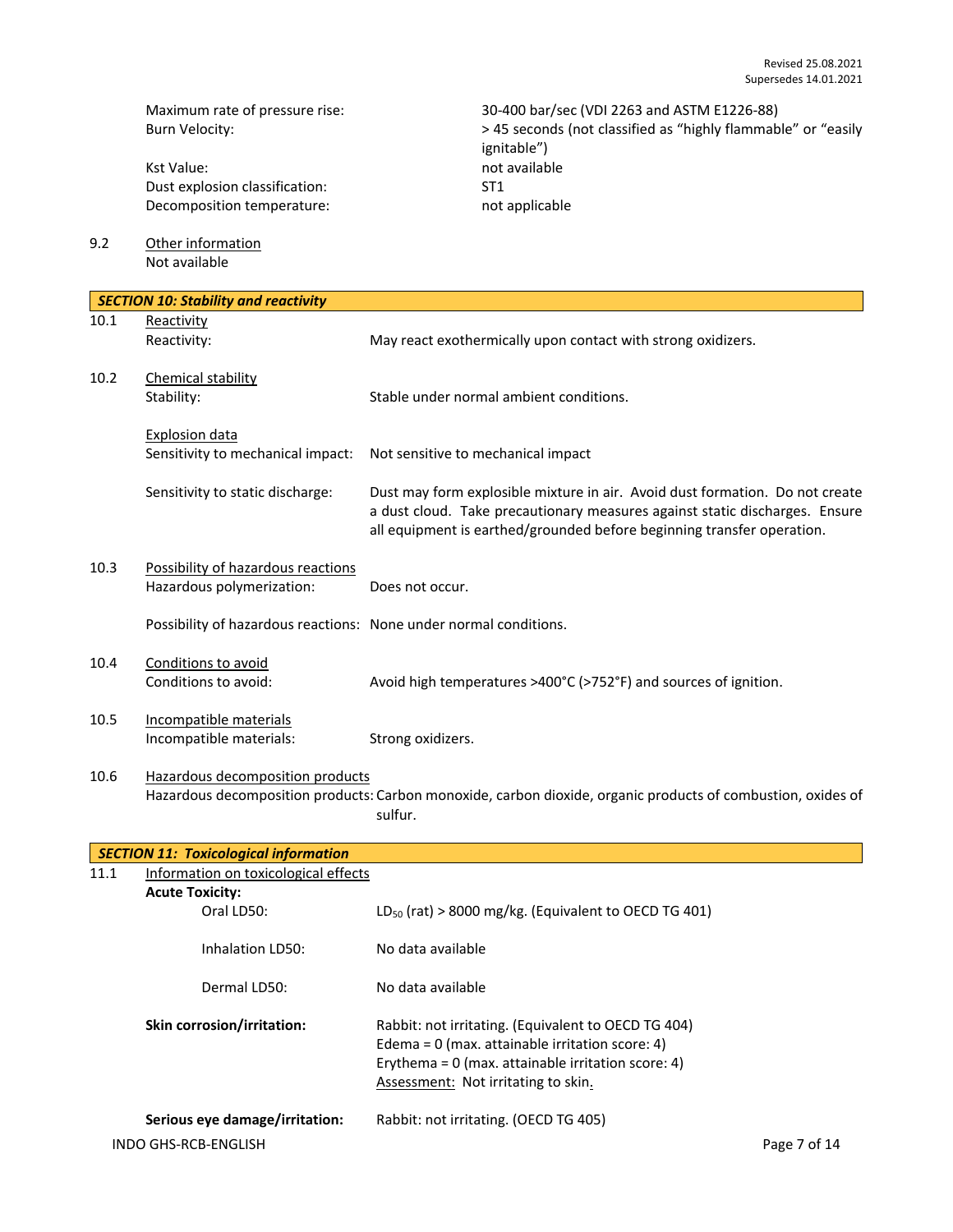| Cornea: 0 (max. attainable irritation score: 4)       |
|-------------------------------------------------------|
| Iris: 0 (max. attainable irritation score: 2)         |
| Conjunctivae: 0 (max. attainable irritation score: 3) |
| Chemosis: 0 (max. attainable irritation score: 4)     |
| Assessment: Not irritating to the eyes.               |

**Sensitization:** Guinea pig skin (Buehler Test): Not sensitizing (OECD TG 406) Assessment: Not sensitizing in animals. No cases of sensitization in humans have been reported.

**Germ cell mutagenicity:** *In vitro:* Carbon black is not suitable to be tested directly in bacterial (Ames test) and other *in vitro* systems because of its insolubility. However, when organic solvent extracts of carbon black have been tested, results showed no mutagenic effects. Organic solvent extracts of carbon black can contain traces of polycyclic aromatic hydrocarbons (PAHs). A study to examine the bioavailability of these PAHs showed that they are very tightly bound to carbon black and are not bioavailable (Borm, 2005).

> *In vivo:* In an experimental investigation, mutational changes in the *hprt* ene were reported in alveolar epithelial cells in the rat following inhalation exposure to carbon black (Driscoll*,* 1997). This observation is considered to be rat-specific and a consequence of "lung overload," which leads to chronic inflammation and release of reactive oxygen species. This is considered to be a secondary genotoxic effect and, thus, carbon black itself would not be considered to be mutagenic.

> Assessment: *In vivo* mutagenicity in rats occurs by mechanisms secondary to a threshold effect and is a consequence of "lung overload," which leads to chronic inflammation and the release of genotoxic oxygen species. This mechanism is considered to be a secondary genotoxic effect and, thus, carbon black itself would not be considered to be mutagenic.

**Carcinogenicity:** Animal toxicity Rat, oral, duration 2 years. Effect: no tumors.

> Mouse, oral, duration 2 years. Effect: no tumors.

Mouse, dermal, duration 18 months. Effect: no skin tumors.

Rat, inhalation, duration 2 years. Target organ: lungs. Effect: inflammation, fibrosis, tumors.

Note: Tumors in the rat lung are considered to be related to "lung overload" rather than to a specific chemical effect of carbon black itself in the lung. These effects in rats have been reported in many studies on other poorly soluble inorganic particles and appear to be rat specific (ILSI, 2000). Tumors have not been observed in other species (i.e., mouse and hamster) for carbon black or other poorly soluble particles under similar circumstances and study conditions.

Mortality studies (human data)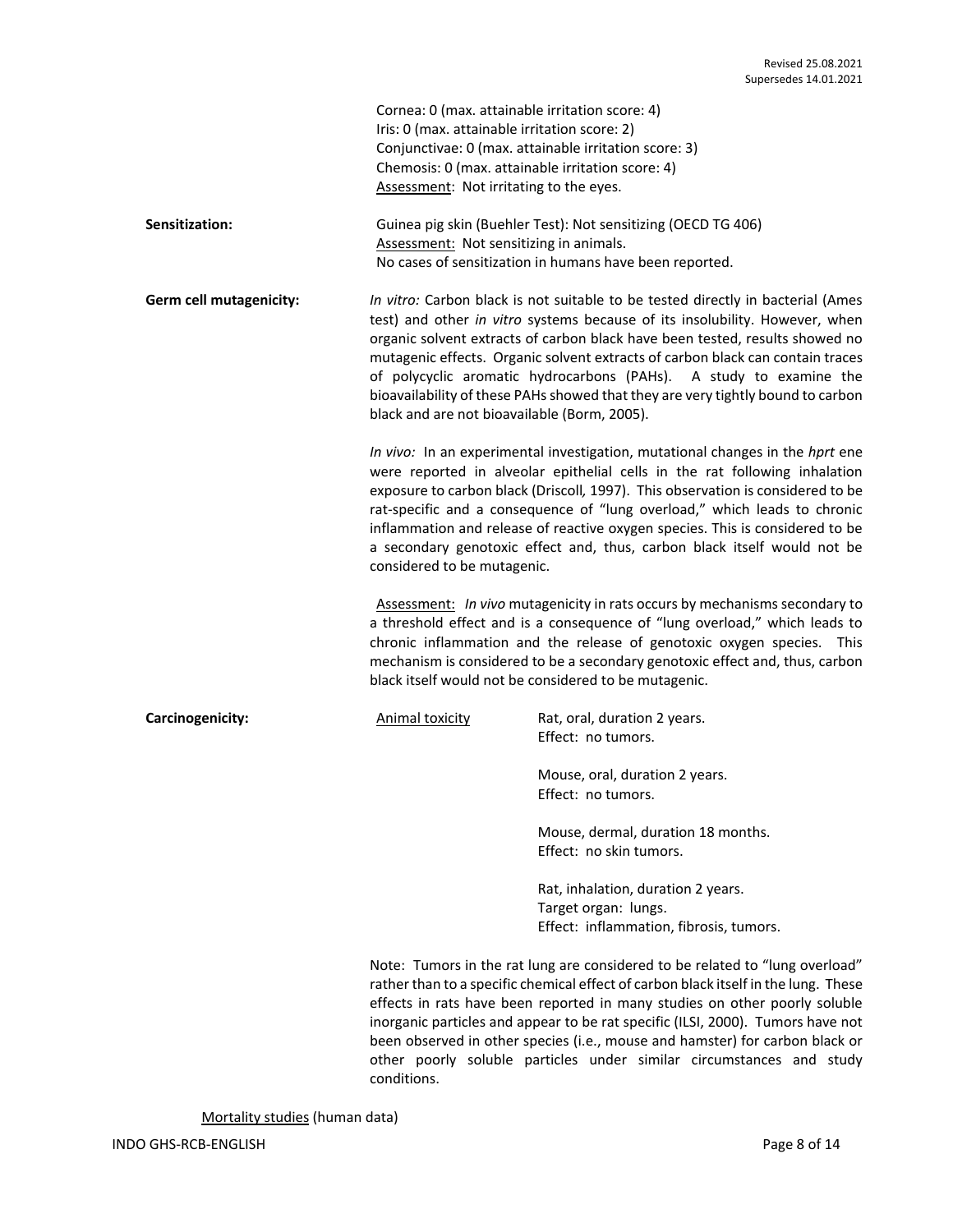A study on carbon black production workers in the UK (Sorahan, 2001) found an increased risk of lung cancer in two of the five plants studied; however, the increase was not related to the dose of carbon black. Thus, the authors did not consider the increased risk in lung cancer to be due to carbon black exposure. A German study of carbon black workers at one plant (Morfeld, 2006; Buechte, 2006) found a similar increase in lung cancer risk but, like the Sorahan, 2001 (UK study), found no association with carbon black exposure. A large US study of 18 plants showed a reduction in lung cancer risk in carbon black production workers (Dell*,* 2006). Based upon these studies, the February 2006 Working Group at the International Agency for Research on Cancer (IARC) concluded that the human evidence for carcinogenicity was *inadequate* (IARC, 2010).

Since the IARC evaluation of carbon black, Sorahan and Harrington (2007) have re-analyzed the UK study data using an alternative exposure hypothesis and found a positive association with carbon black exposure in two of the five plants. The same exposure hypothesis was applied by Morfeld and McCunney (2009) to the German cohort; in contrast, they found no association between carbon black exposure and lung cancer risk and, thus, no support for the alternative exposure hypothesis used by Sorahan and Harrington.

Overall, as a result of these detailed investigations, no causative link between carbon black exposure and cancer risk in humans has been demonstrated.

#### IARC cancer classification

In 2006 IARC re-affirmed its 1995 finding that there is *"inadequate evidence"* from human health studies to assess whether carbon black causes cancer in humans. IARC concluded that there is *"sufficient evidence*" in experimental animal studies for the carcinogenicity of carbon black. IARC's overall evaluation is that carbon black is *"possibly carcinogenic to humans (Group 2B)".* This conclusion was based on IARC's guidelines, which generally require such a classification if one species exhibits carcinogenicity in two or more animal studies (IARC, 2010).

Solvent extracts of carbon black were used in one study of rats in which skin tumors were found after dermal application and several studies of mice in which sarcomas were found following subcutaneous injection. IARC concluded that there was *"sufficient evidence"* that carbon black extracts can cause cancer in animals (Group 2B).

## ACGIH cancer classification

Confirmed Animal Carcinogen with Unknown Relevance to Humans (Category A3 Carcinogen).

Assessment: Applying the guidelines of self-classification under the Globally Harmonized System of Classification and Labeling of Chemicals, carbon black is not classified as a carcinogen. Lung tumors are induced in rats as a result of repeated exposure to inert, poorly soluble particles like carbon black and other poorly soluble particles. Rat tumors are a result of a secondary non-genotoxic mechanism associated with the phenomenon of lung overload. This is a species-specific mechanism that has questionable relevance for classification in humans. In support of this opinion, the CLP Guidance for Specific Target Organ Toxicity – Repeated Exposure (STOT-RE), cites lung overload under mechanisms not relevant to humans. Human health studies show that exposure to carbon black does not increase the risk of carcinogenicity.

**Reproductive and developmental toxicity:** Assessment: No effects on reproductive organs or fetal development have been reported in long-term repeated dose toxicity studies in animals.

| Specific target organ toxicity – single exposure (STOT-SE): | Assessment: Based on available data, specific       |
|-------------------------------------------------------------|-----------------------------------------------------|
|                                                             | target organ toxicity is not expected after single  |
|                                                             | oral, single inhalation, or single dermal exposure. |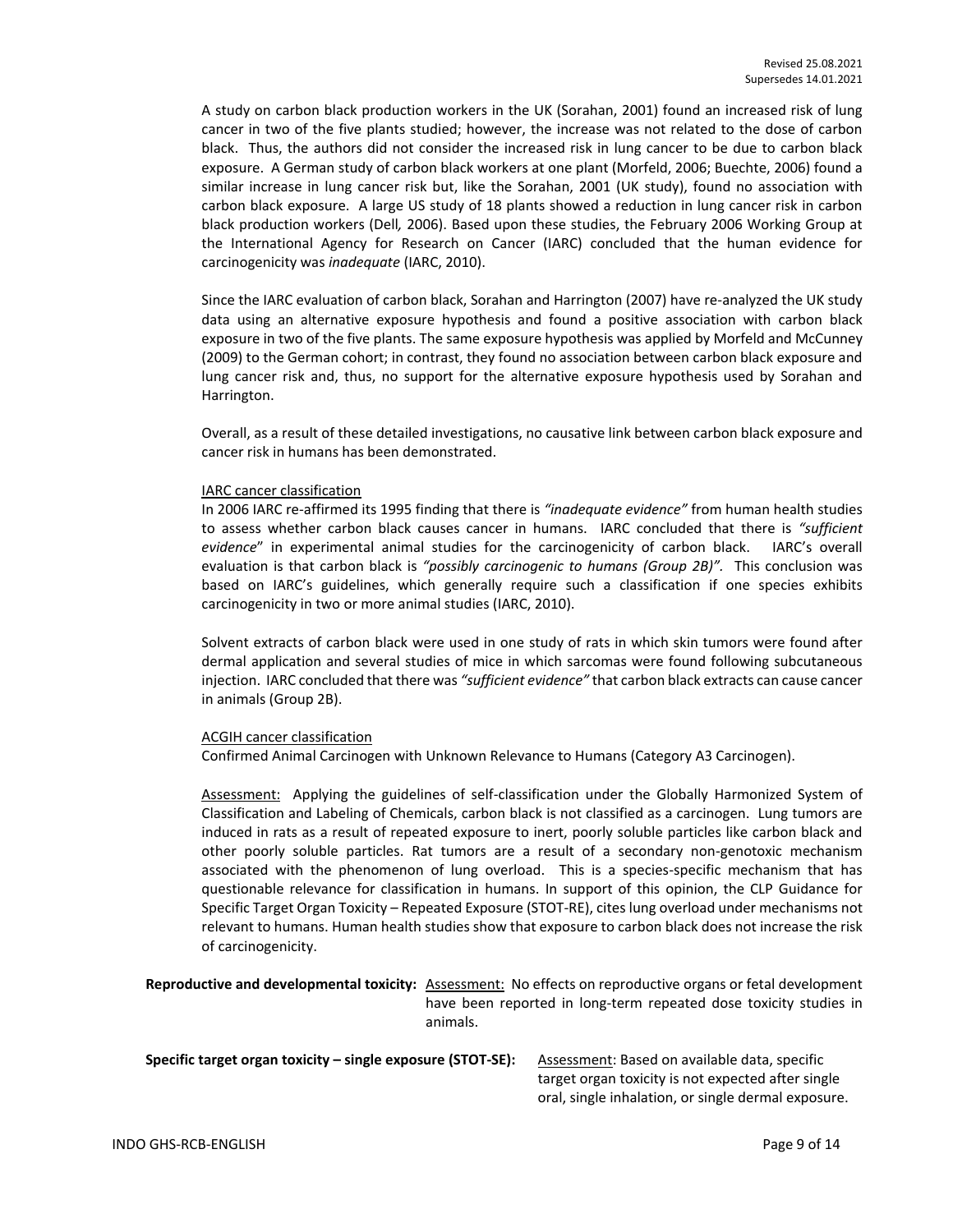## **Specific target organ toxicity – repeated exposure (STOT-RE):**

#### Animal toxicity

Repeated dose toxicity: inhalation (rat), 90 days, No Observed Adverse Effect Concentration (NOAEC) = 1.1 mg/m<sup>3</sup> (respirable)

Target organ/effects at higher doses are lung inflammation, hyperplasia, and fibrosis.

Repeated dose toxicity: oral (mouse), 2 yrs, No Observed Effect Level (NOEL) = 137 mg/kg (body wt.)

Repeated dose toxicity: oral (rat), 2 yrs, NOEL = 52 mg/kg (body wt.)

Although carbon black produces pulmonary irritation, cellular proliferation, fibrosis, and lung tumors in the rat under conditions of lung overload, there is evidence to demonstrate that this response is principally a species-specific response that is not relevant to humans.

#### Morbidity studies (human data)

Results of epidemiological studies of carbon black production workers suggest that cumulative exposure to carbon black may result in small, non-clinical decrements in lung function. A U.S. respiratory morbidity study suggested a 27 ml decline in FEV<sub>1</sub> from a 1 mg/m<sup>3</sup> 8 hour TWA daily (inhalable fraction) exposure over a 40-year period (Harber, 2003). An earlier European investigation suggested that exposure to 1 mg/m<sup>3</sup> (inhalable fraction) of carbon black over a 40-year working lifetime would result in a 48 ml decline in FEV<sub>1</sub> (Gardiner, 2001). However, the estimates from both studies were only of borderline statistical significance. Normal age-related decline over a similar period of time would be approximately 1200 ml.

In the U.S. study, 9% of the highest non-smokers exposure group (in contrast to 5% of the unexposed group) reported symptoms consistent with chronic bronchitis. In the European study, methodological limitations in the administration of the questionnaire limit the conclusions that can be drawn about reported symptoms. This study, however, indicated a link between carbon black and small opacities on chest films, with negligible effects on lung function.

#### Assessment:

**Inhalation** - Applying the guidelines of self-classification under GHS, carbon black is not classified under STOT-RE for effects on the lung. Classification is not warranted on the basis of the unique response of rats resulting from "lung overload" following exposure to poorly soluble particles such as carbon black. The pattern of pulmonary effects in the rat, such as inflammation and fibrotic responses, are not observed in other rodent species, non-human primates, or humans under similar exposure conditions. Lung overload does not appear to be relevant for human health. Overall, the epidemiological evidence from well-conducted investigations has shown no causative link between carbon black exposure and the risk of non-malignant respiratory disease in humans. A STOT-RE classification for carbon black after repeated inhalation exposure is not warranted.

**Oral:** Based on available data, specific target organ toxicity is not expected after repeated oral exposure.

**Dermal:** Based on available data and the chemical-physical properties (insolubility, low absorption potential), specific target organ toxicity is not expected after repeated dermal exposure.

## Aspiration hazard: Assessment: Based on industrial experience and the available data, no aspiration hazard is expected.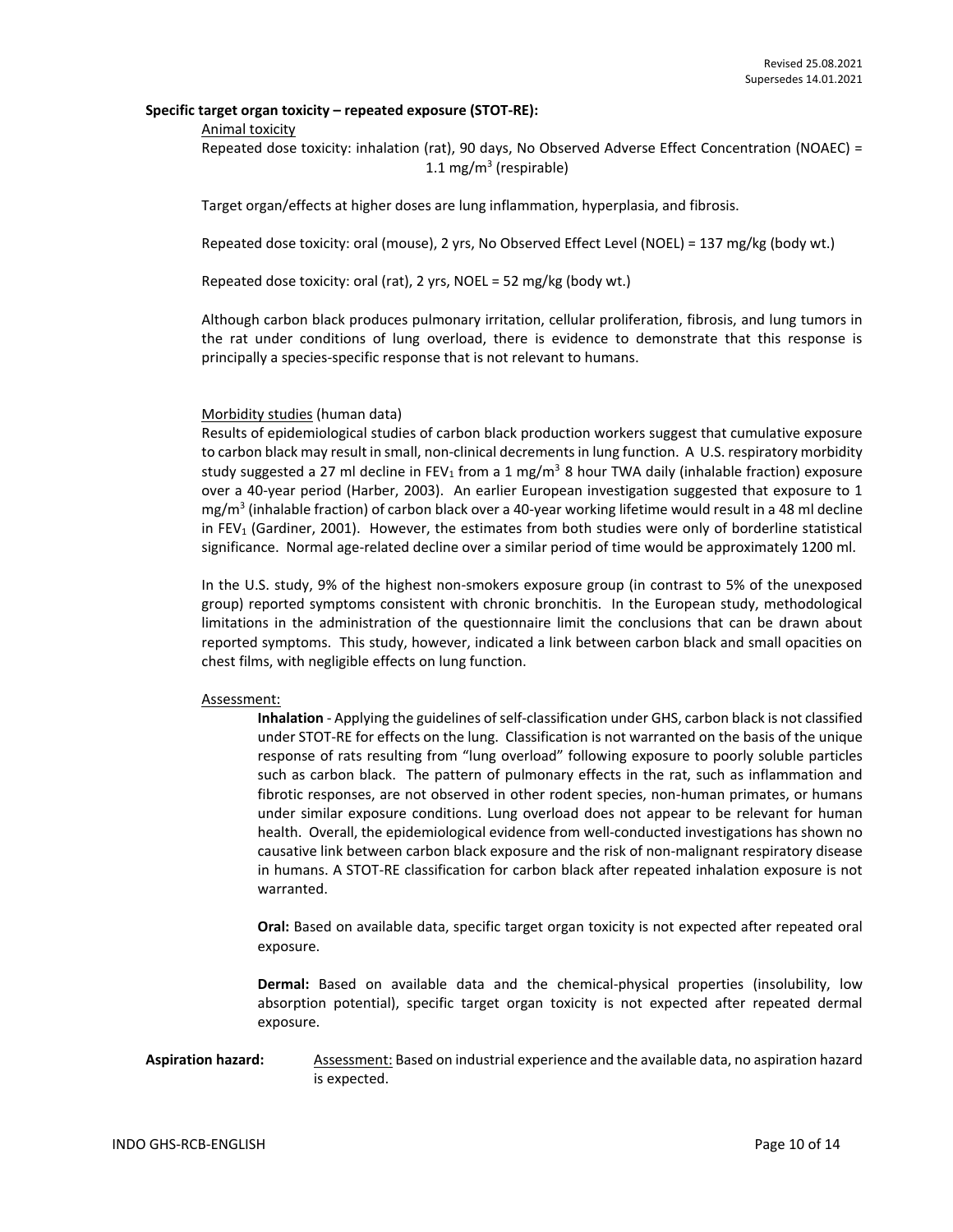| $\mid$ SECTION 12: Ecological information |  |
|-------------------------------------------|--|
|-------------------------------------------|--|

12.1 Toxicity

| ic toxicity:                 |                                                                                                             |
|------------------------------|-------------------------------------------------------------------------------------------------------------|
| Acute fish toxicity:         | LCO (96 h) 1000mg/l, Species: Brachydanio rerio (zebrafish), Method:<br>OFCD Guideline 203                  |
| Acute invertebrate toxicity: | EC50 (24 h) > 5600 mg/l, Species: Daphnia magna (waterflea),<br>Method: OECD Guideline 202                  |
| Acute algae toxicity:        | EC50 (72 h) >10,000 mg/l, NOEC 10,000 mg/l, Species: Scenedesmus<br>subspicatus, Method: OECD Guideline 201 |
| Activated sludge:            | ECO (3 h) > 400 mg/l, EC10 (3h): ca. 800 mg/l, Method: DEV L3 (TTC<br>test)                                 |

## 12.2 Persistence and degradability Not soluble in water. Expected to remain on soil surface. Not expected to degrade.

- 12.3 Bioaccumulative potential Not expected because of the physicochemical properties of the substance.
- 12.4 Mobility in soil Not expected to migrate. Insoluble.
- 12.5 Results of PBT and vPvB assessment Carbon black is not a PBT or a vPvB.
- 12.6 Other adverse effects Not available.

| 13.1 | Waste treatment methods |                                                                                                                                                  |
|------|-------------------------|--------------------------------------------------------------------------------------------------------------------------------------------------|
|      | Product disposal:       | Product should be disposed of in accordance with the regulations issued by the<br>appropriate federal, provincial, state, and local authorities. |
|      | Brazil:                 | Considered as a Class IIA waste – not inert.                                                                                                     |
|      | Canada:                 | Not a hazardous waste under provincial regulations                                                                                               |
|      | EU:                     | EU Waste Code No. 061303 per Council Directive 75/422/EEC                                                                                        |
|      | USA:                    | Not a hazardous waste under U.S. RCRA, 40 CFR 261.                                                                                               |

#### *SECTION 14: Transport information*

The International Carbon Black Association organized the testing of seven ASTM reference carbon blacks according to the UN method, Self-Heating Solids. All seven reference carbon blacks were found to be "Not a self-heating substance of Division 4.2." The same carbon blacks were tested according to the UN method, Readily Combustible Solids and found to be "Not a readily combustible solid of Division 4.1;" under current UN Recommendations on the Transport of Dangerous Goods.

The following organizations do not classify carbon black as a "hazardous cargo" if it is "carbon, non-activated, mineral origin." Birla Carbon's carbon black products meet this definition.

| <b>DOT</b><br>IMDG<br>RID | ADR | ICAO (air) | IATA |
|---------------------------|-----|------------|------|
|---------------------------|-----|------------|------|

laws.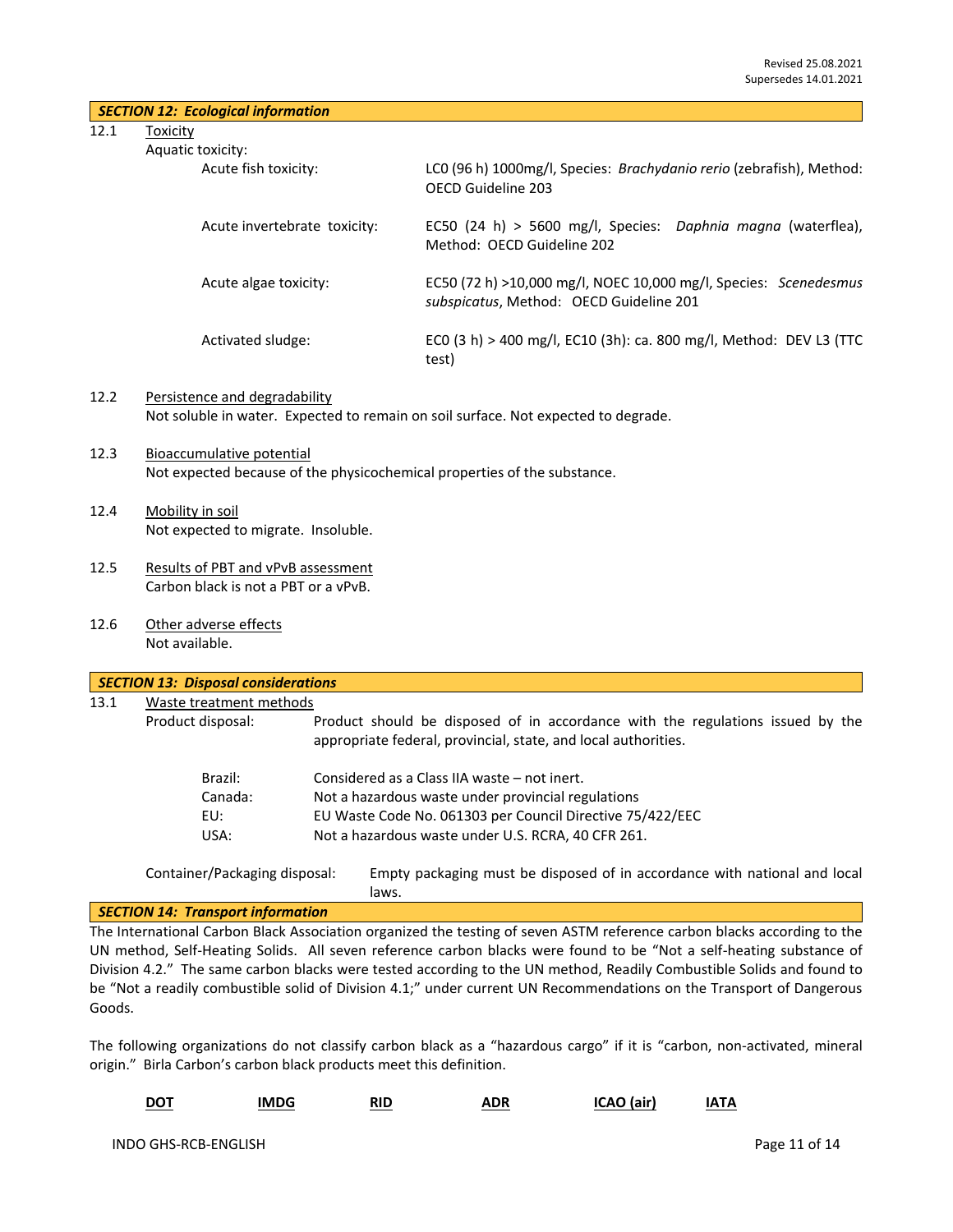| 14.1 | UN/ID No             | Not regulated |
|------|----------------------|---------------|
| 14.2 | Proper shipping name | Not regulated |
| 14.3 | Hazard class         | Not regulated |
| 14.4 | Packing group        | Not regulated |

## *SECTION 15: Regulatory information*

| 15.1 | European Union:                          | Safety, health and environmental regulations/legislation specific for the substance or mixture |
|------|------------------------------------------|------------------------------------------------------------------------------------------------|
|      | Indication of danger:                    | Not a hazardous substance according to Regulation (EC) No 1272/2008.                           |
|      | <b>National Regulations:</b><br>Germany: | Water hazard class (WGK): nwg (not water endangering)<br>WGK Number: 1742                      |
|      | Switzerland:                             | Swiss Poison Class: tested and found to be not toxic. G-8938.                                  |

## International Inventories:

Carbon black, CAS number 1333-86-4, appears on the following inventories:

| Australia:   | <b>AICS</b>                   |
|--------------|-------------------------------|
| Canada:      | <b>DSL</b>                    |
| China:       | <b>IECSC</b>                  |
| Europe (EU): | EINECS (EINECS-RN: 215-609-9) |
| Japan:       | <b>ENCS</b>                   |
| Korea:       | <b>KECI</b>                   |
| Philippines: | <b>PICCS</b>                  |
| Taiwan:      | <b>TCSI</b>                   |
| New Zealand: | <b>NZIOC</b>                  |
| USA:         | <b>TSCA</b>                   |
|              |                               |

## 15.2 Chemical Safety Assessment

EU Chemical Safety Assessment: Per Article 144.1 of the REACH Regulation, a Chemical Safety Assessment has been carried out for this substance.

EU Exposure Scenarios: Per Article 14.4 of the REACH Regulation, no exposure scenario has been developed, as the substance is not hazardous.

| <b>SECTION 16: Other Information</b>                                                                                      |                                                                                                                               |                                                                                                                                                                           |                                                                                                                                                                                                                         |  |
|---------------------------------------------------------------------------------------------------------------------------|-------------------------------------------------------------------------------------------------------------------------------|---------------------------------------------------------------------------------------------------------------------------------------------------------------------------|-------------------------------------------------------------------------------------------------------------------------------------------------------------------------------------------------------------------------|--|
| Contact Information                                                                                                       |                                                                                                                               |                                                                                                                                                                           |                                                                                                                                                                                                                         |  |
| Birla Carbon U.S.A., Inc.<br>370 Columbian Chemicals Lane<br>Franklin, LA 70538-1149, U.S.A.<br>Telephone +1 337 836 5641 | Birla Carbon Brasil Ltda.<br>Estrada Renê Fonseca S/N<br>Cubatão SP Brazil<br>CEP 11573-904<br>PABX Operator +55 13 3362 7100 | Birla Carbon Egypt S.A.E.<br>El-Nahda Road<br>Amreya, Alexandria, Egypt<br>+20 3 47 70 102                                                                                | Birla Carbon China (Weifang)<br>Co., Ltd.<br>Binhai Economic Development<br>Zone<br>Weifang, Shandong, 262737,<br><b>PRC</b><br>Telephone +86 (0536) 530 5978                                                           |  |
| Birla Carbon U.S.A., Inc.<br>3500 South Road S<br>Ulysses, KS 67880-8103, U.S.A.<br>Telephone +1 620 356 3151             | Birla Carbon Italy S.R.L.<br>Via S Cassiano, 140<br>I - 28069 San Martino di Trecate<br>(NO) Italy<br>Telephone +39 0321 7981 | Birla Carbon India Private Limited<br>K-16, Phase II, SIPCOT Industrial<br>Complex<br>Gummidipoondi-601201<br>Dist: Thiruvallur, Tamil Nadu<br>India<br>+91 44 279 893 01 | Birla Carbon China (Jining) Co.<br>Ltd.<br>No. 6, Chenguang Road, Jibei<br>High-Tech Industry Park Zone<br>Jining City, Shandong Province<br>The People's Republic of China,<br>272000<br>Telephone +86 (0537) 677 9018 |  |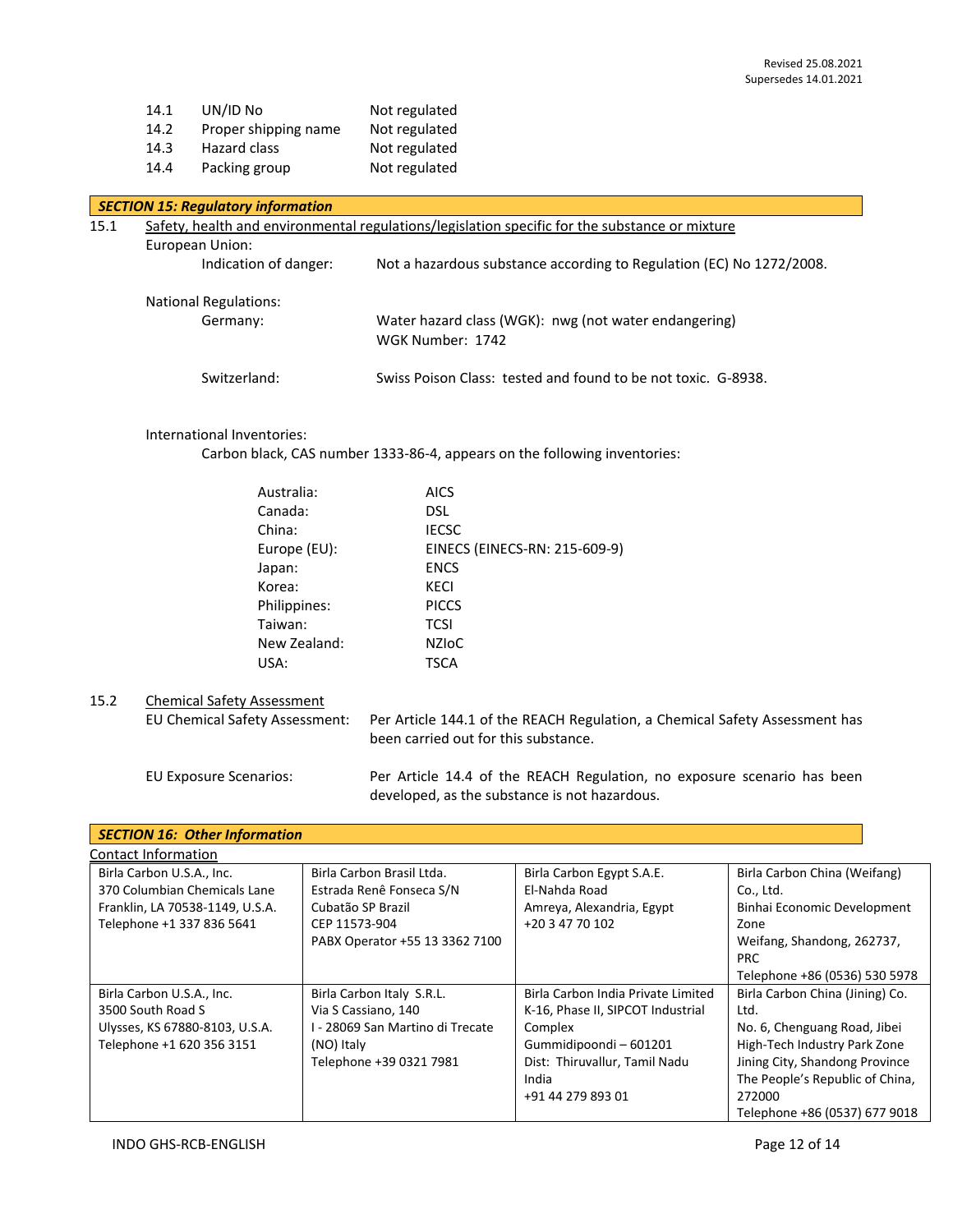| Birla Carbon Canada Ltd.     | Birla Carbon Hungary Ltd.      | Birla Carbon India Private Limited | Birla Carbon Korea Co., Ltd.     |
|------------------------------|--------------------------------|------------------------------------|----------------------------------|
| 755 Parkdale Ave. North      | H - 3581 Tiszaújváros          | Village Lohop, Patalganga,         | #1-3, Ulha-Dong                  |
| P.O. Box 3398, Station C     | P.O.B. 61, Hungary             | Taluka: Khalapur                   | Yeosu city, cheonnam 555-290,    |
| Hamilton, Ontario L8H 7M2    | Telephone +36 49 544 000       | Dist.: Raigad 410207               | Korea                            |
| Canada                       |                                | Maharashtra, India                 | Telephone 82-61-688-3330         |
| Telephone +1 905 544 3343    |                                | +91 22 2192 250133                 |                                  |
| Birla Carbon Brasil Ltda.    | Birla Carbon Spain, S.L.U.     | Birla Carbon India Private Limited | Birla Carbon Thailand Public Co. |
| Via Frontal km, 1, S/N. Polo | Carretera Gajano-Pontejos      | Murdhwa Industrial Area            | Ltd.                             |
| Petroquimico                 | 39792 Gajano, Cantabria        | P.O. Renukook, Dist: Sonebhadra    | 44 M.1, T. Posa, A. Muang        |
| Camaçari Bahia Brazil        | Apartado 283, Santander, Spain | $U.P. Pin - 231 217$               | Angthong 14000                   |
| CEP 42.810-320               | Telephone +34 942 503030       | India                              | +66 35 672 150-4                 |
| Telephone +55 71 3616 1100   |                                | +91 5446 252 387/88/89/90/91       |                                  |

## References:

Borm, P.J.A., Cakmak, G., Jermann, E., Weishaupt C., Kempers, P., van Schooten,FJ., Oberdorster, G., Schins, RP. (2005) Formation of PAH-DNA adducts after in-vivo and vitro exposure of rats and lung cell to different commercial carbon blacks. Tox.Appl. Pharm. 1:205(2):157-67.

Buechte, S, Morfeld, P, Wellmann, J, Bolm-Audorff, U, McCunney, R, Piekarski, C. (2006) Lung cancer mortality and carbon black exposure – A nested case-control study at a German carbon black production plant. J.Occup. Env.Med. 12: 1242-1252.

Dell, L, Mundt, K, Luipold, R, Nunes, A, Cohen, L, Heidenreich, M, Bachand, A. (2006) A cohort mortality study of employees in the United States carbon black industry. J.Occup. Env. Med. 48(12): 1219-1229.

Driscoll KE, Deyo LC, Carter JM, Howard BW, Hassenbein DG and Bertram TA (1997) Effects of particle exposure and particle-elicited inflammatory cells on mutation in rat alveolar epithelial cells. Carcinogenesis 18(2) 423- 430.

Gardiner K, van Tongeren M, Harrington M. (2001) Respiratory health effects from exposure to carbon black: Results of the phase 2 and 3 cross sectional studies in the European carbon black manufacturing industry. Occup. Env. Med. 58: 496-503.

Harber P, Muranko H, Solis S, Torossian A, Merz B. (2003) Effect of carbon black exposure on respiratory function and symptoms. J. Occup. Env. Med. 45: 144-55.

ILSI Risk Science Institute Workshop: The Relevance of the Rat Lung Response to Particle to Particle Overload for Human Risk Assessment. Inh. Toxicol. 12:1-17 (2000).

International Agency for Research on Cancer: IARC Monographs on the Evaluation of Carcinogenic Risks to Humans (2010), Vol. 93, February 1-14, 2006, Carbon Black, Titanium Dioxide, and Talc. Lyon, France.

Morfeld P, Büchte SF, Wellmann J, McCunney RJ, Piekarski C (2006). Lung cancer mortality and carbon black exposure: Cox regression analysis of a cohort from a German carbon black production plant. J. Occup.Env.Med.48(12):1230-1241.

Morfeld P and McCunney RJ, (2009). Carbon Black and lung cancer testing a novel exposure metric by multimodel inference. Am. J. Ind. Med. 52: 890-899.